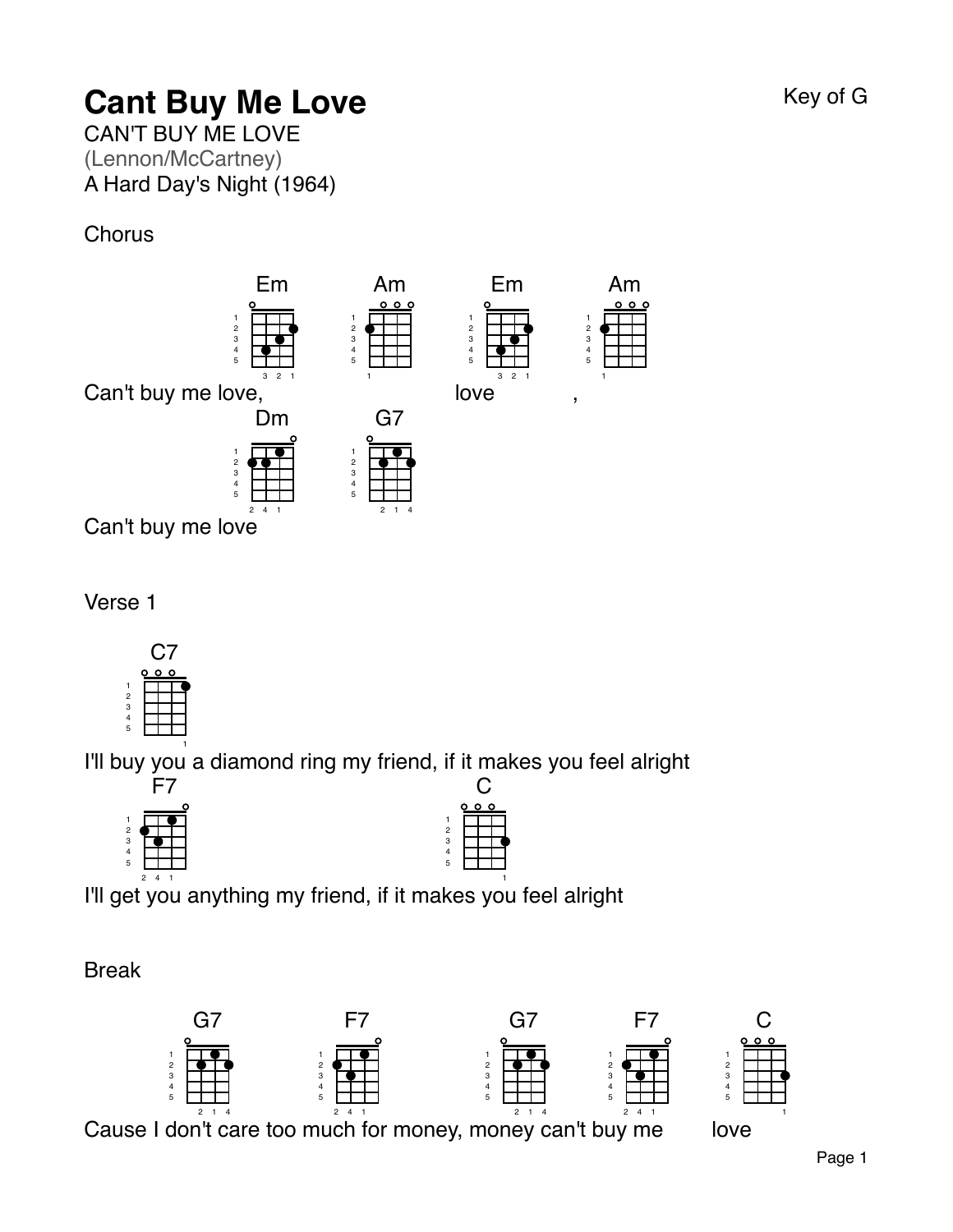#### Verse 2

I'll give you all I've got to give, if you say you love me too



I may not have a lot to give but what I got I'll give to you

Break



l don't care too much for money, money can't buy me

### **Chorus**



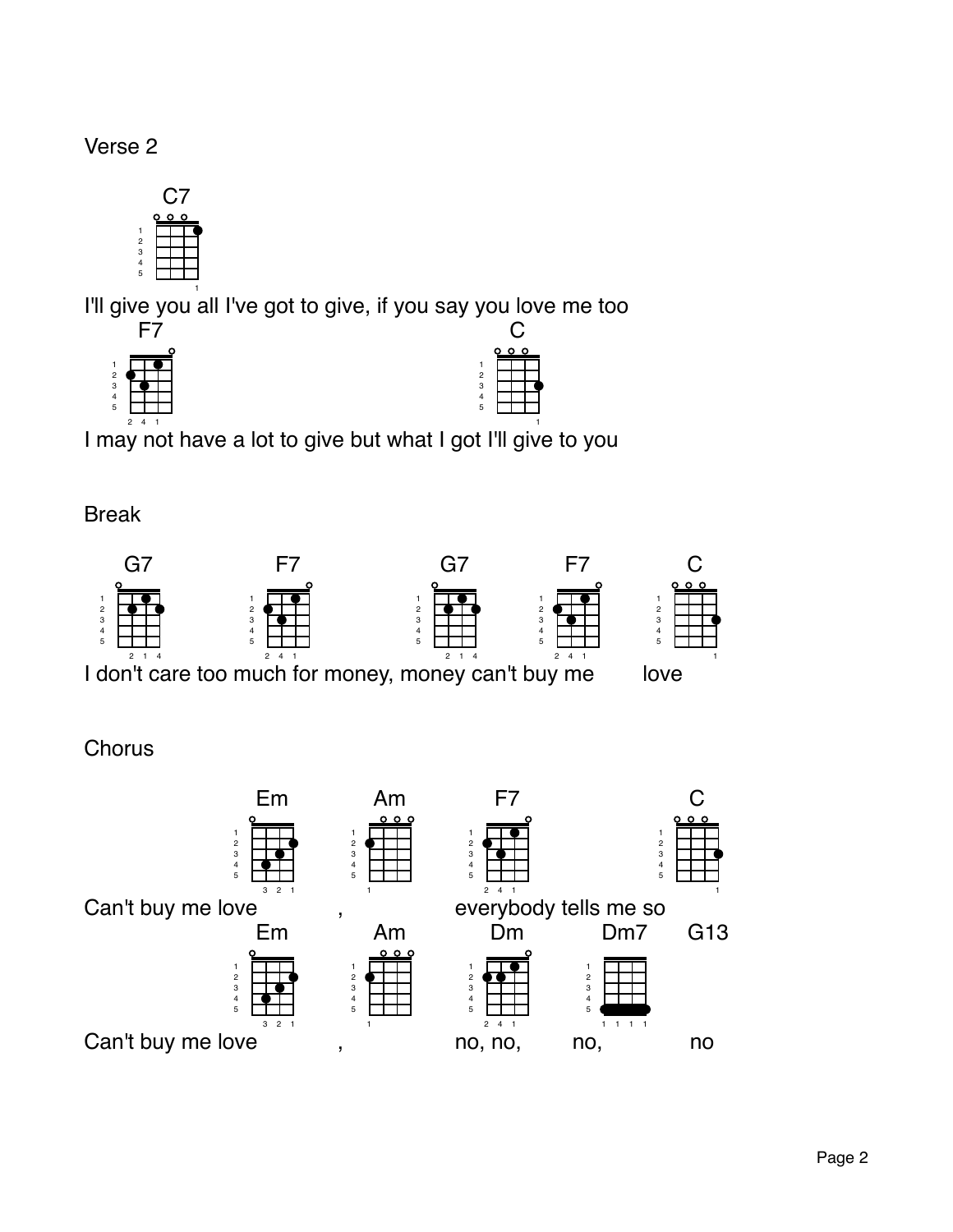

Say you don't need no diamond rings and I'll be satisfied





Tell me that you want the kind of things that money just can't buy

Break



l don't care too much for money, money can't buy me

Solo

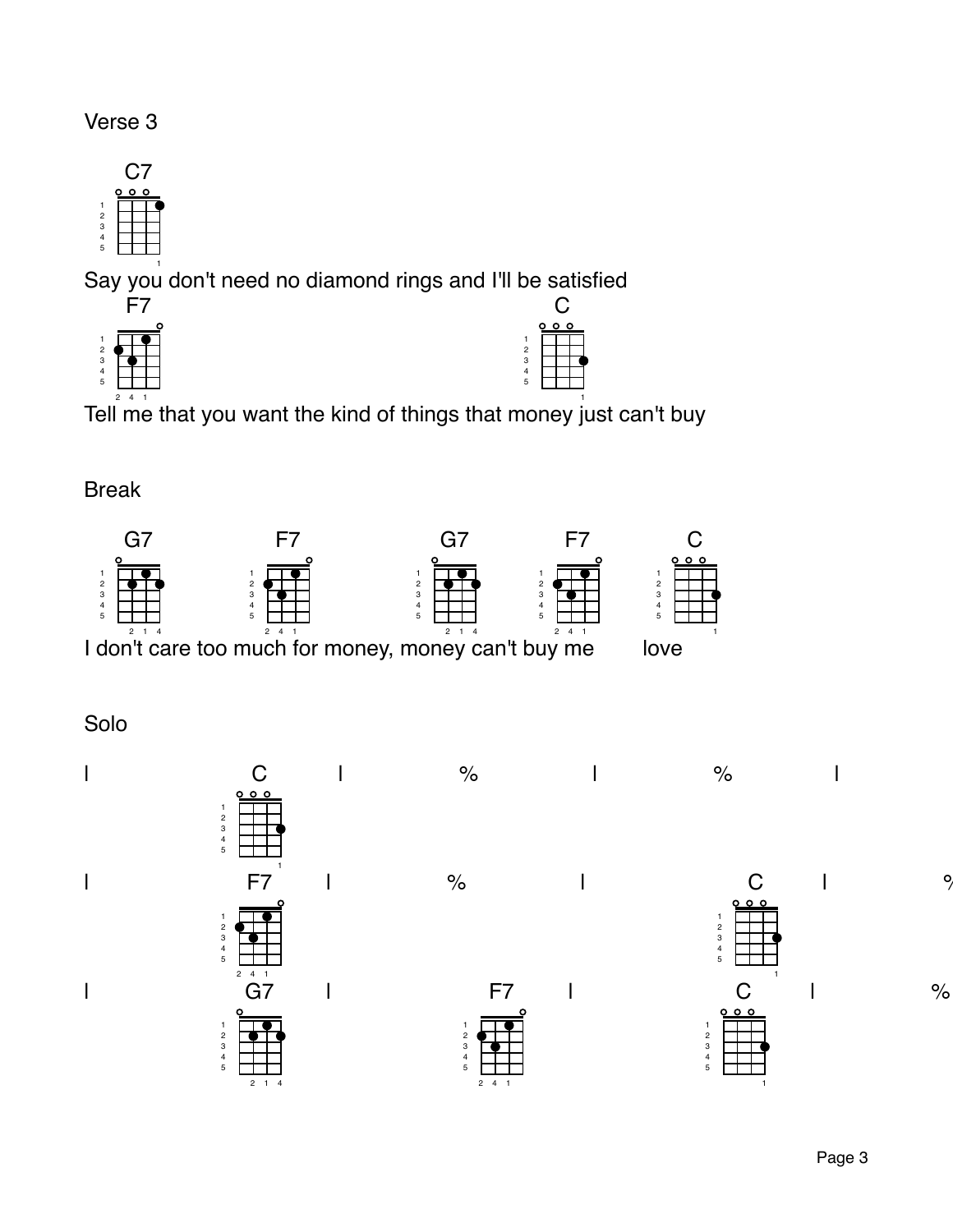#### **Chorus**



Verse 4



Say you don't need no diamond rings and I'll be satisfied



F7

 $\cap$ 

Tell me that you want the kind of things that money just can't buy

Break